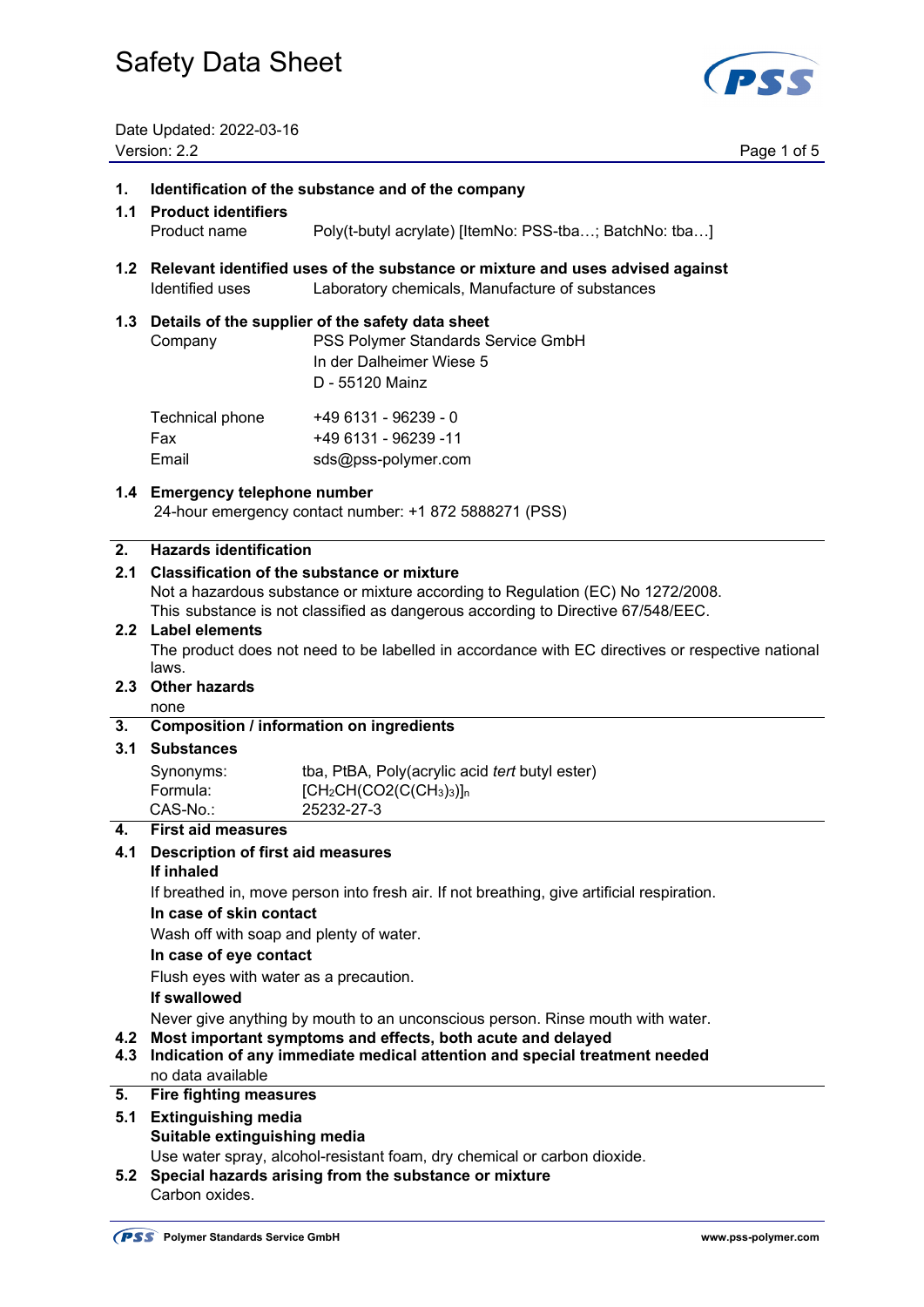| Product name:            | Poly(t-butyl acrylate) |
|--------------------------|------------------------|
| Date Updated: 2022-03-16 |                        |
| Version: 2.2             |                        |



Page 2 of 5

|     | 5.3 Advice for fire fighters<br>Wear self contained breathing apparatus for fire fighting if necessary.                                                                                                                                                                                           |                                                                                                                                                                                                                                                                                                  |
|-----|---------------------------------------------------------------------------------------------------------------------------------------------------------------------------------------------------------------------------------------------------------------------------------------------------|--------------------------------------------------------------------------------------------------------------------------------------------------------------------------------------------------------------------------------------------------------------------------------------------------|
|     | 5.4 Further information                                                                                                                                                                                                                                                                           |                                                                                                                                                                                                                                                                                                  |
|     | no data available                                                                                                                                                                                                                                                                                 |                                                                                                                                                                                                                                                                                                  |
| 6.  | <b>Accidental release measures</b>                                                                                                                                                                                                                                                                |                                                                                                                                                                                                                                                                                                  |
|     | 6.1 Personal precautions, protective equipment and emergency procedures                                                                                                                                                                                                                           |                                                                                                                                                                                                                                                                                                  |
|     | Avoid dust formation. Avoid breathing vapors, mist or gas.                                                                                                                                                                                                                                        |                                                                                                                                                                                                                                                                                                  |
|     | 6.2 Environmental precautions                                                                                                                                                                                                                                                                     |                                                                                                                                                                                                                                                                                                  |
|     | Do not let product enter drains.                                                                                                                                                                                                                                                                  |                                                                                                                                                                                                                                                                                                  |
| 6.3 | Methods and materials for containment and cleaning up                                                                                                                                                                                                                                             |                                                                                                                                                                                                                                                                                                  |
|     | Sweep up and shovel. Keep in suitable, closed containers for disposal.                                                                                                                                                                                                                            |                                                                                                                                                                                                                                                                                                  |
| 6.4 | <b>Reference to other sections</b>                                                                                                                                                                                                                                                                |                                                                                                                                                                                                                                                                                                  |
|     | For disposal see section 13.                                                                                                                                                                                                                                                                      |                                                                                                                                                                                                                                                                                                  |
| 7.  | <b>Handling and storage</b>                                                                                                                                                                                                                                                                       |                                                                                                                                                                                                                                                                                                  |
|     | 7.1 Precautions for safe handling                                                                                                                                                                                                                                                                 |                                                                                                                                                                                                                                                                                                  |
|     | preventive fire protection.                                                                                                                                                                                                                                                                       | Provide appropriate exhaust ventilation at places where dust is formed. Normal measures for                                                                                                                                                                                                      |
|     | 7.2 Conditions for safe storage, including any incompatibilities                                                                                                                                                                                                                                  |                                                                                                                                                                                                                                                                                                  |
|     | Store in cool place. Keep container tightly closed in a dry and well-ventilated place.                                                                                                                                                                                                            |                                                                                                                                                                                                                                                                                                  |
|     | 7.3 Specific end use(s)                                                                                                                                                                                                                                                                           |                                                                                                                                                                                                                                                                                                  |
|     | no data available                                                                                                                                                                                                                                                                                 |                                                                                                                                                                                                                                                                                                  |
| 8.  | Exposure controls / personal protection                                                                                                                                                                                                                                                           |                                                                                                                                                                                                                                                                                                  |
| 8.1 | <b>Control parameters</b>                                                                                                                                                                                                                                                                         |                                                                                                                                                                                                                                                                                                  |
|     | Components with workplace control parameters<br>8.2 Exposure controls                                                                                                                                                                                                                             |                                                                                                                                                                                                                                                                                                  |
|     | Appropriate engineering controls                                                                                                                                                                                                                                                                  |                                                                                                                                                                                                                                                                                                  |
|     |                                                                                                                                                                                                                                                                                                   |                                                                                                                                                                                                                                                                                                  |
|     | General industrial hygiene practice.<br>Personal protective equipment                                                                                                                                                                                                                             |                                                                                                                                                                                                                                                                                                  |
|     | <b>Eye/face protection</b>                                                                                                                                                                                                                                                                        |                                                                                                                                                                                                                                                                                                  |
|     |                                                                                                                                                                                                                                                                                                   | Use equipment for eye protection tested and approved under appropriate government standards                                                                                                                                                                                                      |
|     | such as NIOSH (US) or EN 166(EU).                                                                                                                                                                                                                                                                 |                                                                                                                                                                                                                                                                                                  |
|     | <b>Skin protection</b>                                                                                                                                                                                                                                                                            |                                                                                                                                                                                                                                                                                                  |
|     | Wash and dry hands.                                                                                                                                                                                                                                                                               | Handle with gloves. Gloves must be inspected prior to use. Use proper glove removal technique<br>(without touching glove's outer surface) to avoid skin contact with this product. Dispose of<br>contaminated gloves after use in accordance with applicable laws and good laboratory practices. |
|     | The selected protective gloves have to satisfy the specifications of EU Directive 89/686/EEC and<br>the standard EN 374 derived from it.                                                                                                                                                          |                                                                                                                                                                                                                                                                                                  |
|     | <b>Body Protection</b>                                                                                                                                                                                                                                                                            |                                                                                                                                                                                                                                                                                                  |
|     | Choose body protection in relation to its type, to the concentration and amount of dangerous<br>substances, and to the specific work-place., The type of protective equipment must be selected<br>according to the concentration and amount of the dangerous substance at the specific workplace. |                                                                                                                                                                                                                                                                                                  |
|     | <b>Respiratory protection</b>                                                                                                                                                                                                                                                                     |                                                                                                                                                                                                                                                                                                  |
|     | (EU).                                                                                                                                                                                                                                                                                             | Respiratory protection is not required. Where protection from nuisance levels of dusts are<br>desired, use type N95 (US) or type P1 (EN 143) dust masks. Use respirators and components<br>tested and approved under appropriate government standards such as NIOSH (US) or CEN                  |
| 9.  | <b>Physical and chemical properties</b>                                                                                                                                                                                                                                                           |                                                                                                                                                                                                                                                                                                  |
| 9.1 | Information on basic physical and chemical properties                                                                                                                                                                                                                                             |                                                                                                                                                                                                                                                                                                  |
|     | Appearance                                                                                                                                                                                                                                                                                        | Form: solid                                                                                                                                                                                                                                                                                      |
|     | Odour                                                                                                                                                                                                                                                                                             | no data available                                                                                                                                                                                                                                                                                |
|     | <b>Odour Threshold</b>                                                                                                                                                                                                                                                                            | no data available                                                                                                                                                                                                                                                                                |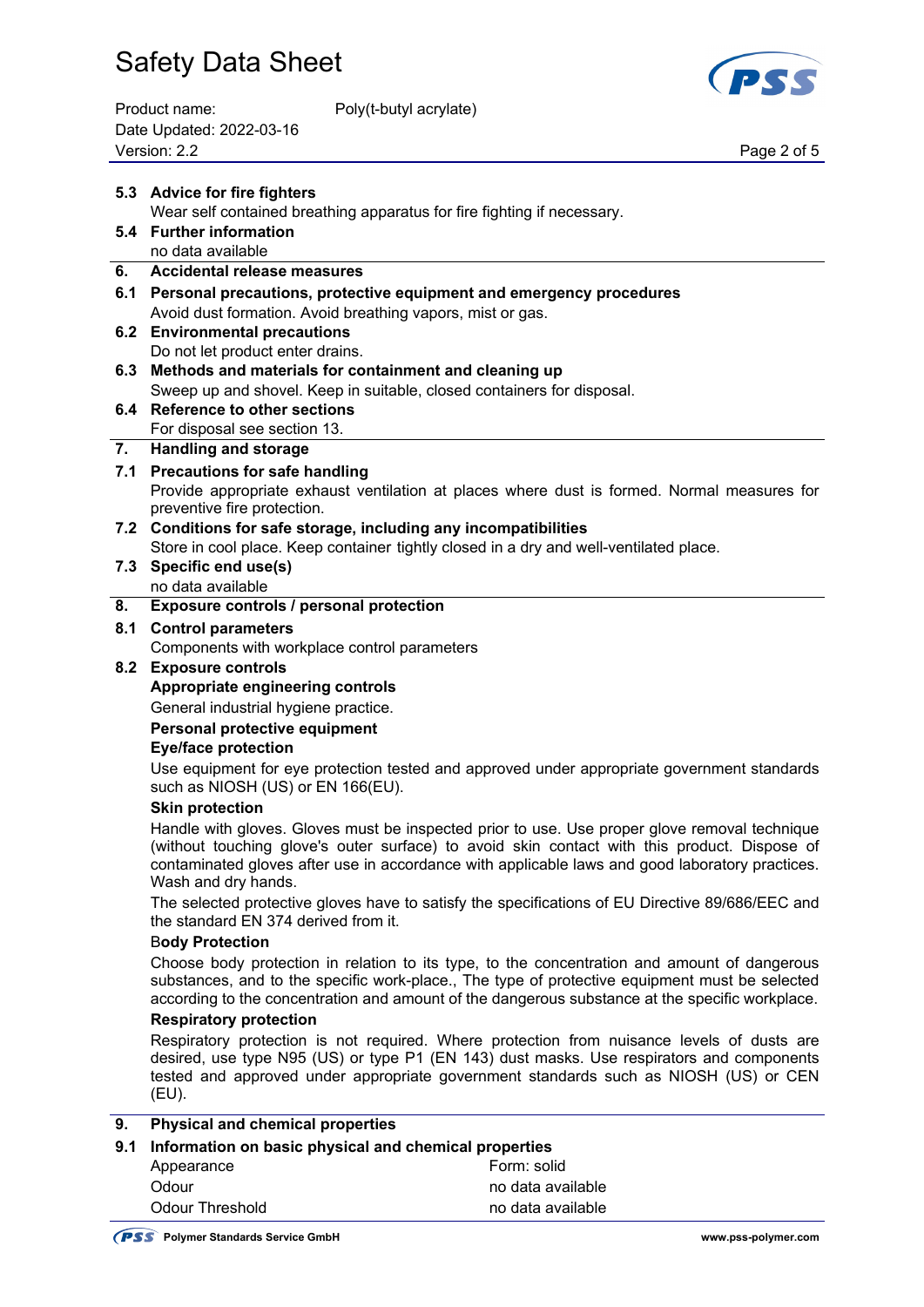Product name: Poly(t-butyl acrylate) Date Updated: 2022-03-16

Page 3 of 5<br>Version: 2.2 Page 3 of 5 pH no data available Melting point/freezing point no data available Initial boiling point and boiling range no data available Flash Point **No. 2. The Contract of the Contract of Transformation** and the **no data available** Evaporation rate no metal available no data available Flammability **no data available** Upper/lower flammability or explosive limits no data available Vapour pressure no data available Vapour density no data available Relative density **Relative density** no data available Water solubility and the matter of the model of the model of the model of the model of the model of the model o Partition coefficient: n- Octanol/Water no data available Auto ignition temperature no data available Decomposition temperature no data available Viscosity **Nitional According Contract Contract Contract Contract Contract Contract Contract Contract Contract Contract Contract Contract Contract Contract Contract Contract Contract Contract Contract Contract Contract Con** Explosive properties no data available Oxidizing properties no data available **9.2 Other safety information**  no data available **10. Stability and reactivity** 

**10.6 Hazardous decomposition products**  Other decomposition products - no data available

**10.3 Possibility of hazardous reactions** 

**10.1 Reactivity** 

 no data available **10.2 Chemical stability**  no data available

 no data available **10.4 Conditions to avoid**  no data available **10.5 Incompatible materials**  Strong oxidizing agents

- **11. Toxicological information**
- **11.1 Information on toxicological effects Acute toxicity**  no data available  **Skin corrosion/irritation** no data available **Serious eye damage/eye irritation** no data available  **Respiratory or skin sensitisation** no data available **Germ cell mutagenicity** no data available

# **Carcinogenicity**

 IARC: No component of this product present at levels greater than or equal to 0.1% is identified as probable, possible or confirmed human carcinogen by IARC.

#### **Reproductive toxicity**

no data available

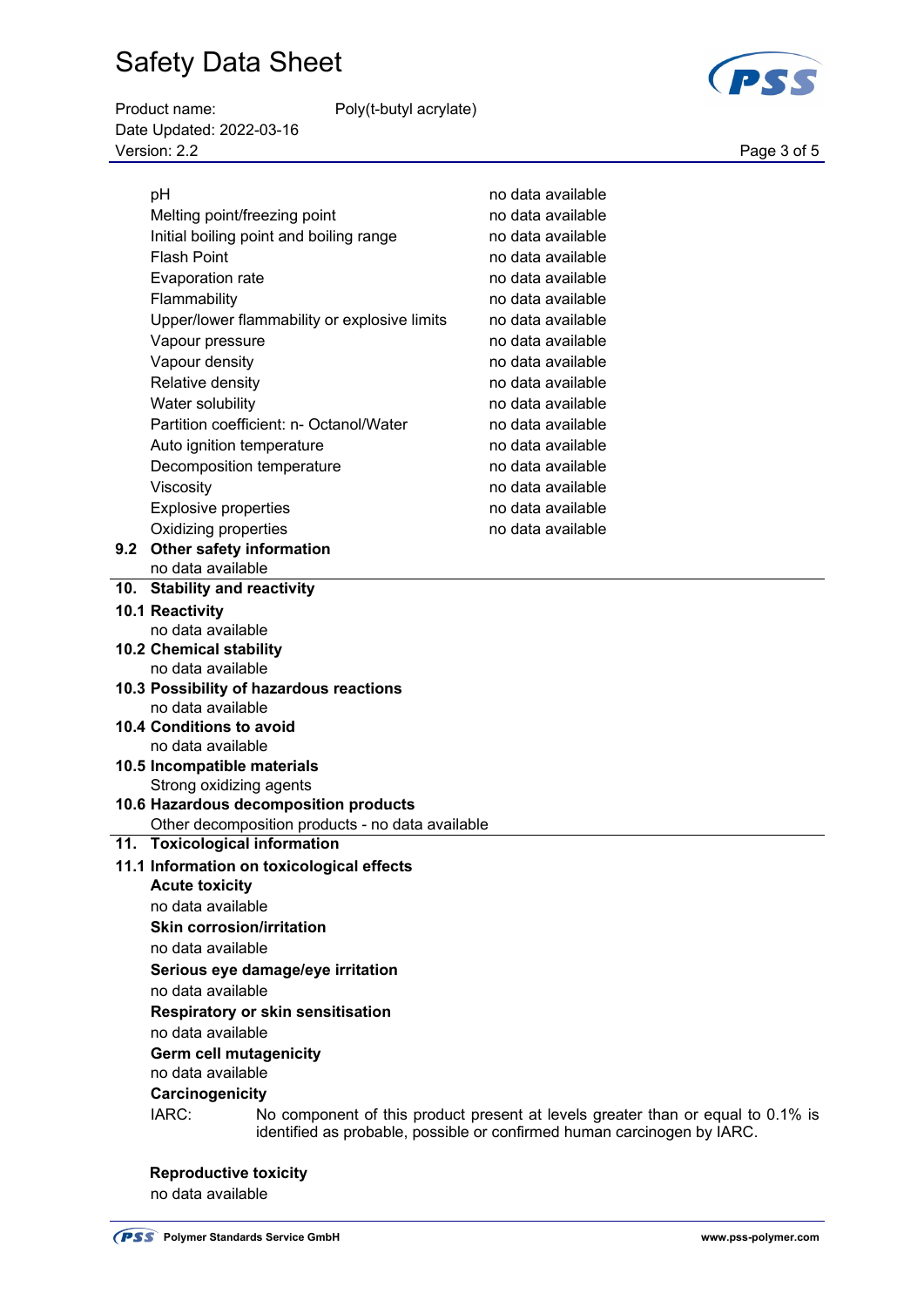

| Product name:            | Poly(t-butyl acrylate) |
|--------------------------|------------------------|
| Date Updated: 2022-03-16 |                        |
| Version: 2.2             |                        |

Page 4 of 5

| Specific target organ toxicity - single exposure |                                                                            |          |
|--------------------------------------------------|----------------------------------------------------------------------------|----------|
| no data available                                |                                                                            |          |
|                                                  | Specific target organ toxicity - repeated exposure                         |          |
| no data available                                |                                                                            |          |
| <b>Aspiration hazard</b>                         |                                                                            |          |
| no data available                                |                                                                            |          |
| <b>Potential health effects</b>                  |                                                                            |          |
| <b>Inhalation</b>                                | May be harmful if inhaled. May cause respiratory tract irritation.         |          |
| Ingestion                                        | May be harmful if swallowed.                                               |          |
| <b>Skin</b>                                      | May be harmful if absorbed through skin. May cause skin irritation.        |          |
| <b>Eyes</b>                                      | May cause eye irritation.                                                  |          |
| <b>Additional Information</b>                    |                                                                            |          |
| <b>RTECS: Not available</b>                      |                                                                            |          |
|                                                  |                                                                            |          |
| 12. Ecological information                       |                                                                            |          |
| <b>12.1 Toxicity</b>                             |                                                                            |          |
| no data available                                |                                                                            |          |
| 12.2 Persistence and degradability               |                                                                            |          |
| no data available                                |                                                                            |          |
| 12.3 Bioaccumulative potential                   |                                                                            |          |
| no data available                                |                                                                            |          |
| 12.4 Mobility in soil                            |                                                                            |          |
| no data available                                |                                                                            |          |
| 12.5 Results of PBT and vPvB assessment          |                                                                            |          |
| no data available                                |                                                                            |          |
| 12.6 Other adverse effects                       |                                                                            |          |
| no data available                                |                                                                            |          |
| 13. Disposal considerations                      |                                                                            |          |
| 13.1 Waste treatment methods                     |                                                                            |          |
| <b>Product</b>                                   |                                                                            |          |
|                                                  | Offer surplus and non-recyclable solutions to a licensed disposal company. |          |
| <b>Contaminated packaging</b>                    |                                                                            |          |
| Dispose of as unused product.                    |                                                                            |          |
| 14. Transport information                        |                                                                            |          |
| 14.1 UN number                                   |                                                                            |          |
| ADR/RID: -                                       | IMDG: -                                                                    | IATA:    |
|                                                  |                                                                            |          |
| 14.2 UN proper shipping name                     |                                                                            |          |
| ADR/RID:                                         | Not dangerous goods                                                        |          |
| IMDG:                                            | Not dangerous goods                                                        |          |
| IATA:                                            | Not dangerous goods                                                        |          |
| 14.3 Transport hazard class(es)                  |                                                                            |          |
| ADR/RID: -                                       | IMDG: -                                                                    | IATA: -  |
|                                                  |                                                                            |          |
| 14.4 Packaging group                             |                                                                            |          |
| ADR/RID: -                                       | IMDG: -                                                                    | IATA: -  |
| <b>14.5 Environmental hazards</b>                |                                                                            |          |
| ADR/RID: no                                      | IMDG Marine pollutant: no                                                  | IATA: no |
|                                                  |                                                                            |          |
| 14.6 Special precautions for user                |                                                                            |          |
| <b>Further information</b>                       |                                                                            |          |
| no data available                                |                                                                            |          |